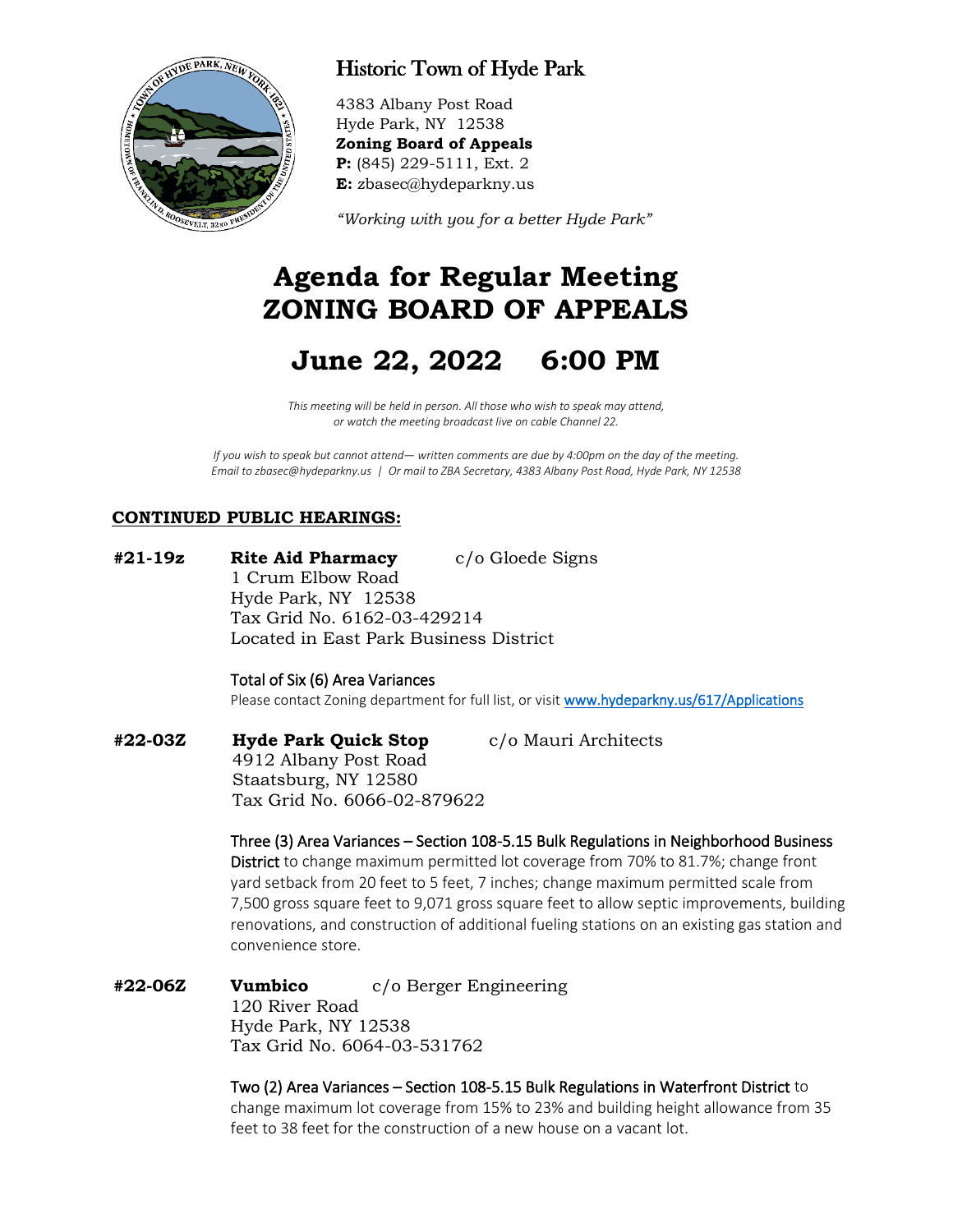#### **#22-07Z John Kochem**

26 Bella's Way Poughkeepsie, NY 12601 Tax Grid No. 6164-02-901912

Two (2) Area Variances – Section 108-4.3 B. (5) Animal Husbandry to change distance of chicken & rooster pen to four residences, from minimum of 350 feet to as close as 135 feet; change distance of unenclosed chicken manure storage to two wells, from minimum of 200 feet to as close as 160 feet; and change distance of unenclosed chicken manure storage to three residences, from minimum of 250 feet to as close as 201 feet.

**#22-08Z Ishak** c/o John Caro 34 Greenbush Drive Poughkeepsie, NY 12601 Tax Grid No. 6163-03-382434

> Area Variance – Section 108-5.15 Bulk Regulations in Neighborhood District to change maximum permitted density from 0.50 acres per dwelling unit to 0.39 acres per dwelling unit for a two-family dwelling.

**#22-09Z Andrew Winstel** c/o Day-Stokosa Engineering 9 Schryver Lane Hyde Park, NY 12538 Tax Grid No. 6165-02-580660

> Area Variance – Section 108-5.15 Bulk Regulations in Neighborhood District to change front yard setback from a minimum of 50 feet to 23 feet for the construction of a garage.

#### **NEW PUBLIC HEARINGS:**

**#22-10Z Culinary Institute of America** c/o Timely Signs 1946 Campus Drive Hyde Park, NY 12538 Tax Grid No. 6063-02-906630

> Area Variance – Section 108-24.2 C (3) (a) to change maximum sign area per sign face from 30 sq ft to 35.35 sq ft on two freestanding monument signs.

#### **#22-11Z Michael Daubman**

16 Bircher Avenue Poughkeepsie, NY 12601 Tax Grid No. 6163-02-587549

Area Variance – Section 108-5.15 Bulk Regulations in Neighborhood District to change side yard setback from a minimum of 10 feet to 5 feet for the installation of a generator.

**#22-12Z Stephanie Vogt** c/o Paul Tirums 195 Haviland Road Poughkeepsie, NY 12601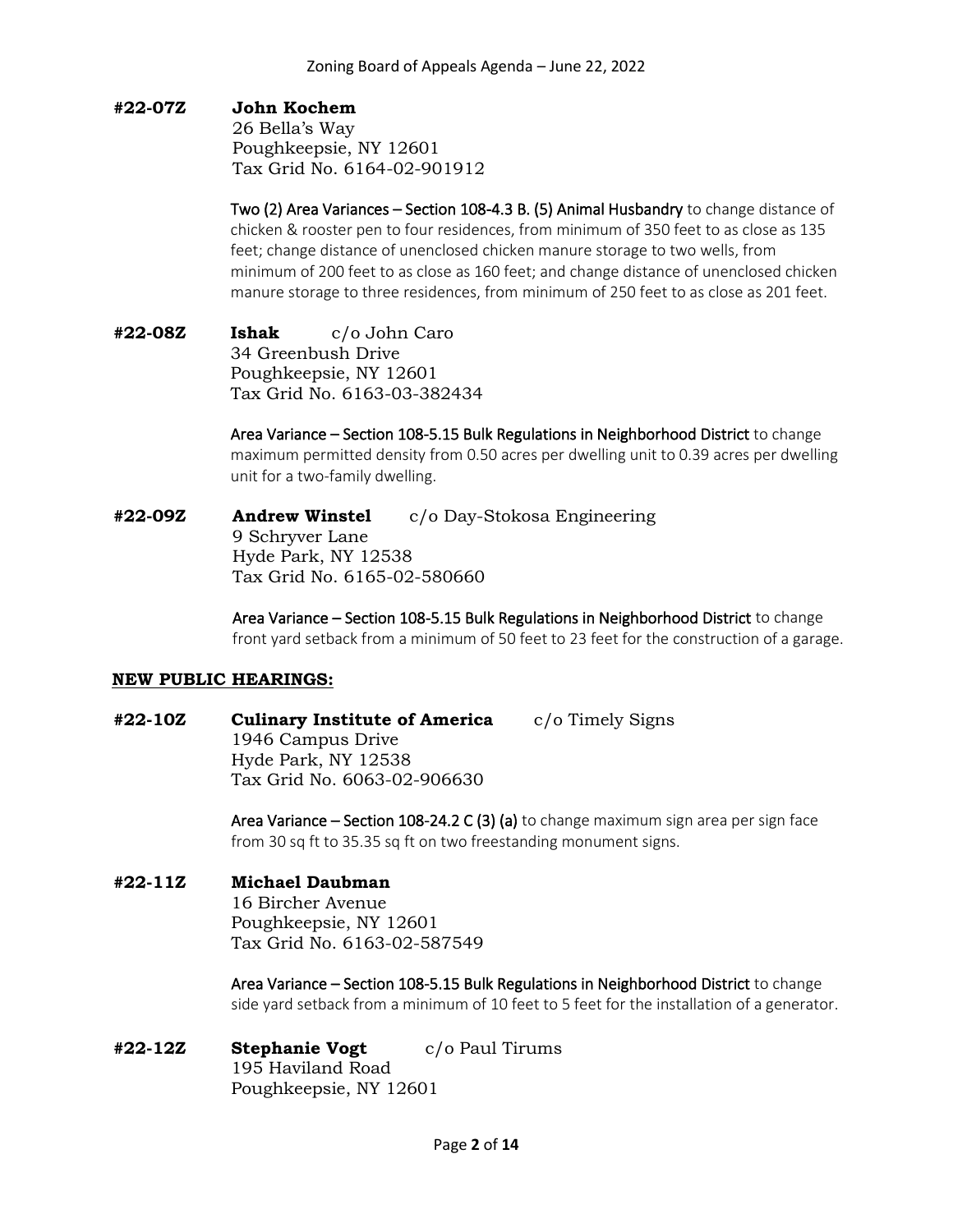Tax Grid No. 6264-01-160958

Area Variance – Section 108-5.15 Bulk Regulations in Neighborhood District to change front yard setback from a minimum of 50 feet to 24.3 feet for the renovation of a house and addition of covered front porch.

#### **NEW APPLICATION INTRODUCTION:**

**#19-06Z-3 Dollar General Extension #2** c/o Bohler Engineering

1 East Dorsey Lane Hyde Park, NY 12538 Tax Grid No. 6163-02-504633

#### EXTENSION OF 2019 VARIANCE, Resolution #19-06Z Area Variance – Section 108-5.15 Bulk Regulations

Extending change of maximum permitted building scale in the Neighborhood Business District from 7,500 square feet to 11,874 square feet.

#### **#22-13Z Boldrin**

46 Lawrence Road Hyde Park, NY 12538 Tax Grid No. 6164-02-927571

Area Variance – Section 108-5.15 Bulk Regulations in Neighborhood District to change front yard setback from a minimum of 50 feet to 46 feet for the replacement of a deck.

#### *Adjourned to July 27, 2022:*

*#21-15z Camp Victory Lake c/o Rennia Engineering 277 Crum Elbow Road Hyde Park, NY 12538 Tax Grid No. 6265-04-630350*

> *Area Variance – Section 108-5.15 Bulk Regulations in Greenbelt District Change maximum permitted building height from 35 feet to 47.5 feet for construction of a stadium-style sanctuary space. Area Variance – Section 108-4.3 G(2)(a) Change stream corridor setback from 100 feet to 0 feet from the Fall Kill Creek for a stream crossing and other construction incursions.*

#### **OTHER BUSINESS**

#### **ADJOURN**

*Next meeting: July 27, 2022*

*\*\*\* Agendas are subject to change. \*\*\**

*For full details regarding the above applications, please visit<https://www.hydeparkny.us/617/Applications> or visit the Zoning Office during normal business hours to view a file.*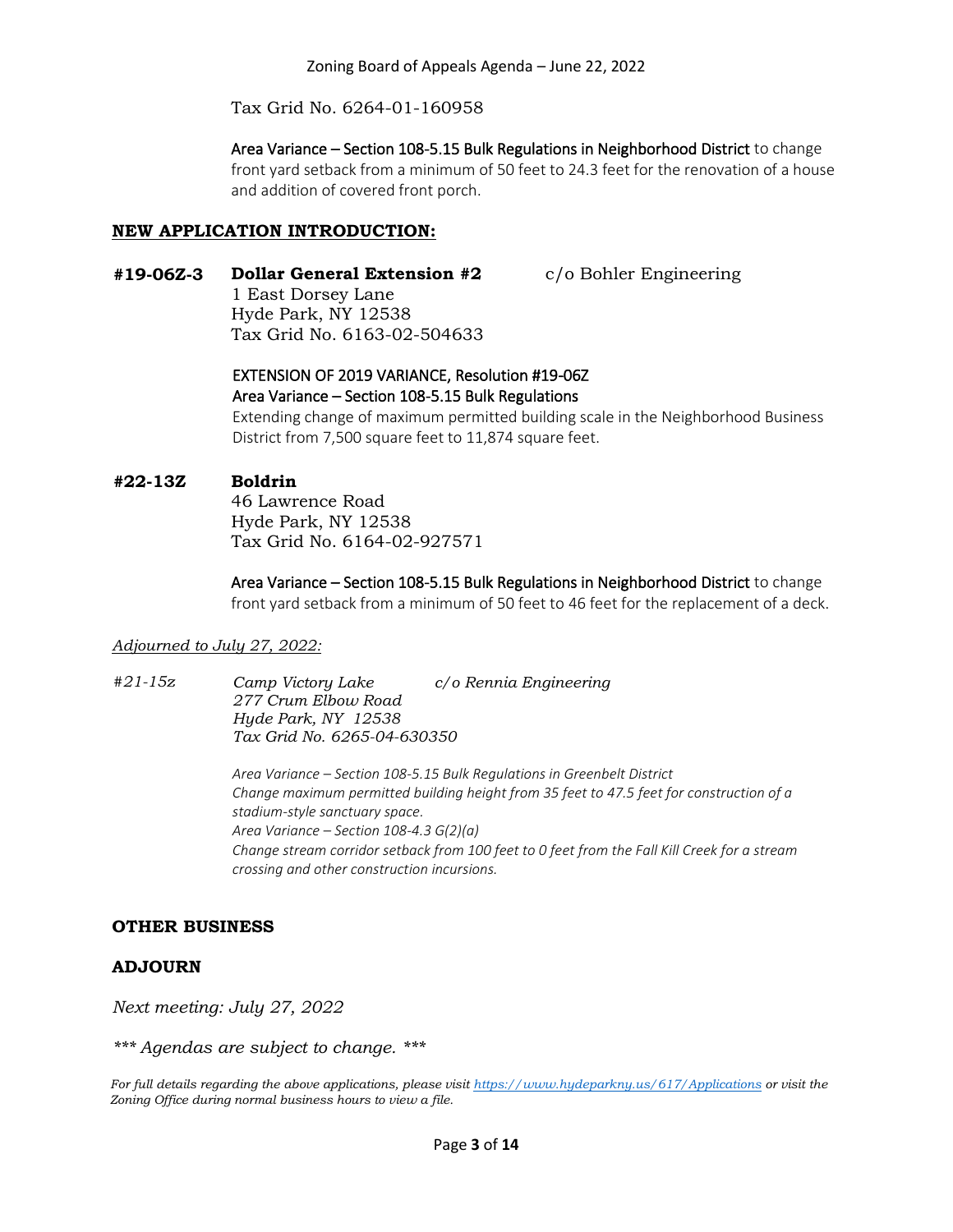Zoning Board of Appeals Agenda – June 22, 2022

Town of Hyde Park **ZONING BOARD OF APPEALS** 4383 Albany Post Road Hyde Park NY 12538 (845) 229-5111, ext. 2

#### **RESOLUTION TO GRANT THREE AREA VARIANCE**

#### **Hyde Park Quick Stop**

4912 Albany Post Road Staatsburg, NY 12580

**Date: June 22, 2022 Motion: \_\_\_\_\_\_\_\_\_\_\_\_\_\_\_\_\_\_**

**Resolution: #22-03Z Second: \_\_\_\_\_\_\_\_\_\_\_\_\_\_\_\_\_\_**

WHEREAS, the applicant, Mauri Architects PC on behalf of owners Jatt Boys Properties LLC, has submitted an application for three (3) area variances to renovate and increase the size of an existing gas station (the "Project") at property located at 4912 Albany Post Road, Hyde Park, New York identified as tax parcel no. 6066-02- 879622, in the Neighborhood Business Zoning District (the "Site"); and

WHEREAS, the Project is depicted on a plan entitled "Hyde Park Quick Stop," prepared by Mauri Architects PC, dated March 1, 2022 (the "Plan"), and engineering plans entitled "Grading & Utility Plan," prepared by Willingham Engineering, revised June 10, 2022; and

WHEREAS, the applicant seeks an area variance from Zoning Law Section 108- 5.15 to permit increased lot coverage of 81.1% where 70% is the maximum, to allow for wrap-around asphalt drive for deliveries and access to additional gas pumps as authorized by the Town Code (the "First Variance"); and

WHEREAS, the applicant seeks an area variance from Zoning Law Section 108- 5.15 to permit a decreased front yard setback of 5 feet 7 inches where 20 feet is required, to allow for the relocation of underground fuel storage tanks out of the stream corridor buffer to an area on the west side of the property towards Route 9 (the "Second Variance"); and

WHEREAS, the applicant seeks an area variance from Zoning Law Section 108- 5.15 to permit a building scale (in square feet) of 9,071 sq. ft. where 7,500 sq. ft. is the maximum, to allow for an adequately-sized canopy over the increased number of gas pumps (the "Third Variance"); and

WHEREAS, in accordance with the Town Code and the State Environmental Quality Review Act ("SEQRA"), the Planning Board is required to determine the classification of the proposed Project as lead agency; and

WHEREAS, the applicant submitted a Full Environmental Assessment Form ("EAF") dated March 1, 2022 pursuant to SEQRA; and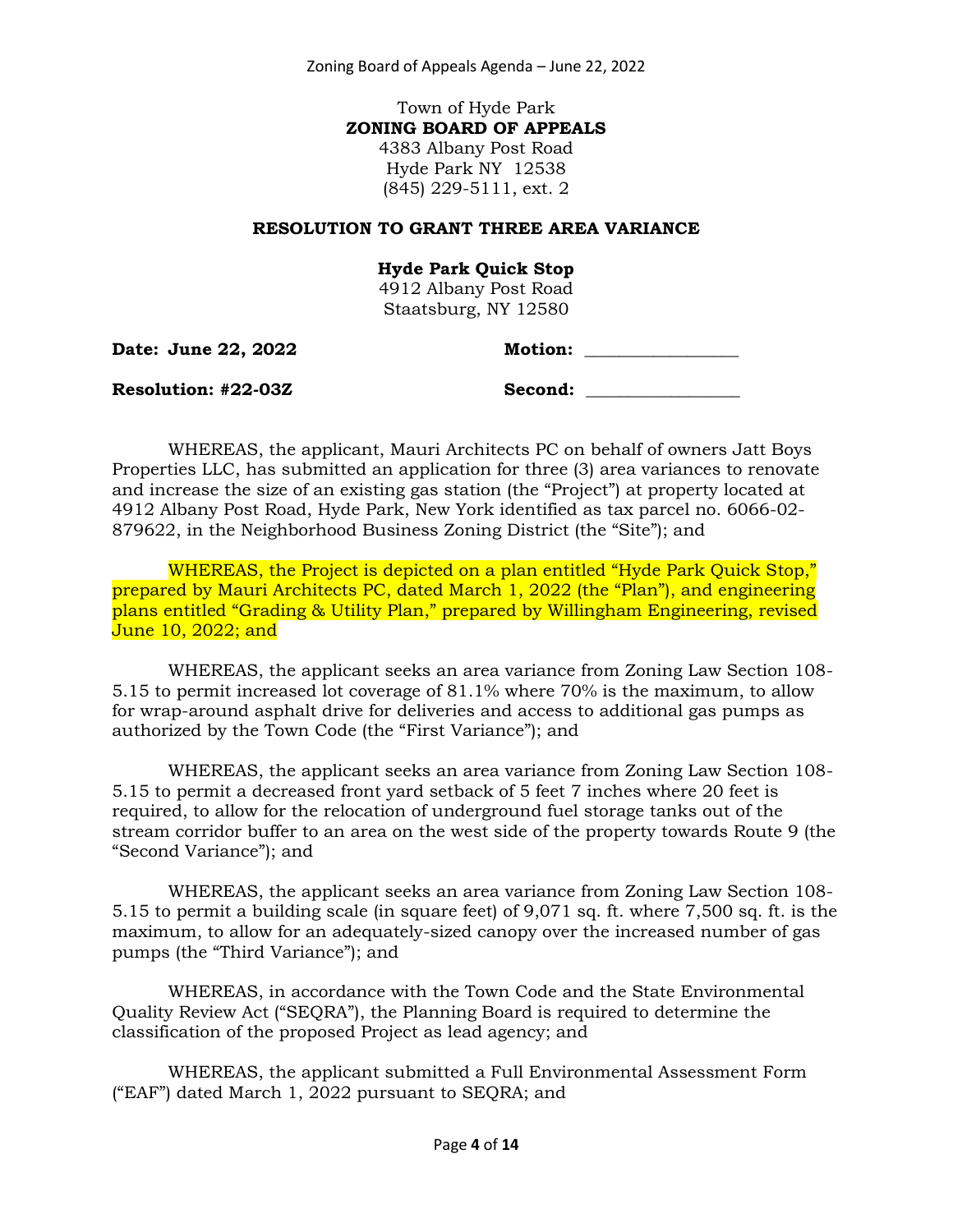WHEREAS, the Planning Board classified the proposed Project as a Type I action under SEQRA and determined that the proposed Project will not result in any significant adverse environmental impacts and issued a Negative Declaration by Resolution #2022-10A on June 15, 2022 which was subsequently filed with the Town Clerk on June 16, 2022; and

WHEREAS, pursuant to section 239-m of the General Municipal Law, the Project was referred to the Dutchess County Department of Planning and Development on March 30, 200, which responded on April 27, 2022 that the Project was a matter of local concern; and

WHEREAS, on May 18, 2022, the Planning Board submitted correspondence to the ZBA in support of granting the requested area variances; and

WHEREAS, a duly noticed public hearing was opened on April 27, 2022, continued on May 25, 2022, and closed on June 22, 2022 at duly noticed public meetings during which all those who wished to speak were heard; and

WHEREAS, the applicable standards for considering an area variance are set forth in Town Law Section 267-b and Hyde Park Zoning Law Section 108-33.6(B)(2), which require the Board to take into consideration the benefit to the applicant if the variances are granted, as weighed against the detriment to the health, safety, and welfare of the general neighborhood or community by such grant.

NOW THEREFORE BE IT RESOLVED, that the Zoning Board of Appeals makes the following findings in accordance with Section 267-b of the Town Law and Hyde Park Zoning Law Section 108-33.6(B)(2) regarding the Requested Variances:

1. The requested variances will not produce an undesirable change in the character of the neighborhood or a detriment to nearby properties.

The First Variance, though the increased lot coverage is numerically substantial, allows for renovations and improvements to the Site that will both increase its safety and benefit the nearby residents. This Site is the only fueling station on Route 9 for miles between Hyde Park and Rhinebeck, in addition to being one of the only convenience stores in the area. The increased coverage allows for more vehicular traffic lanes, increasing safety of the Site for both pedestrians and drivers. Furthermore, the nearby KO Storage facility also exceeds its lot coverage limit. Consequently, the applicant's proposed increase keeps with the character of the immediate surroundings.

The Second Variance will not alter the character of the neighborhood as the fuel storage tanks are underground and not visible to patrons or passersby on Route 9.

The Third Variance for increased scale is necessary primarily to allow a larger canopy over the gas pumps. The scale could conform to code if the applicant removed some gas pumps and subsequently reduced the canopy size; however, as stated previously, this is the only fueling station along Route 9 for miles.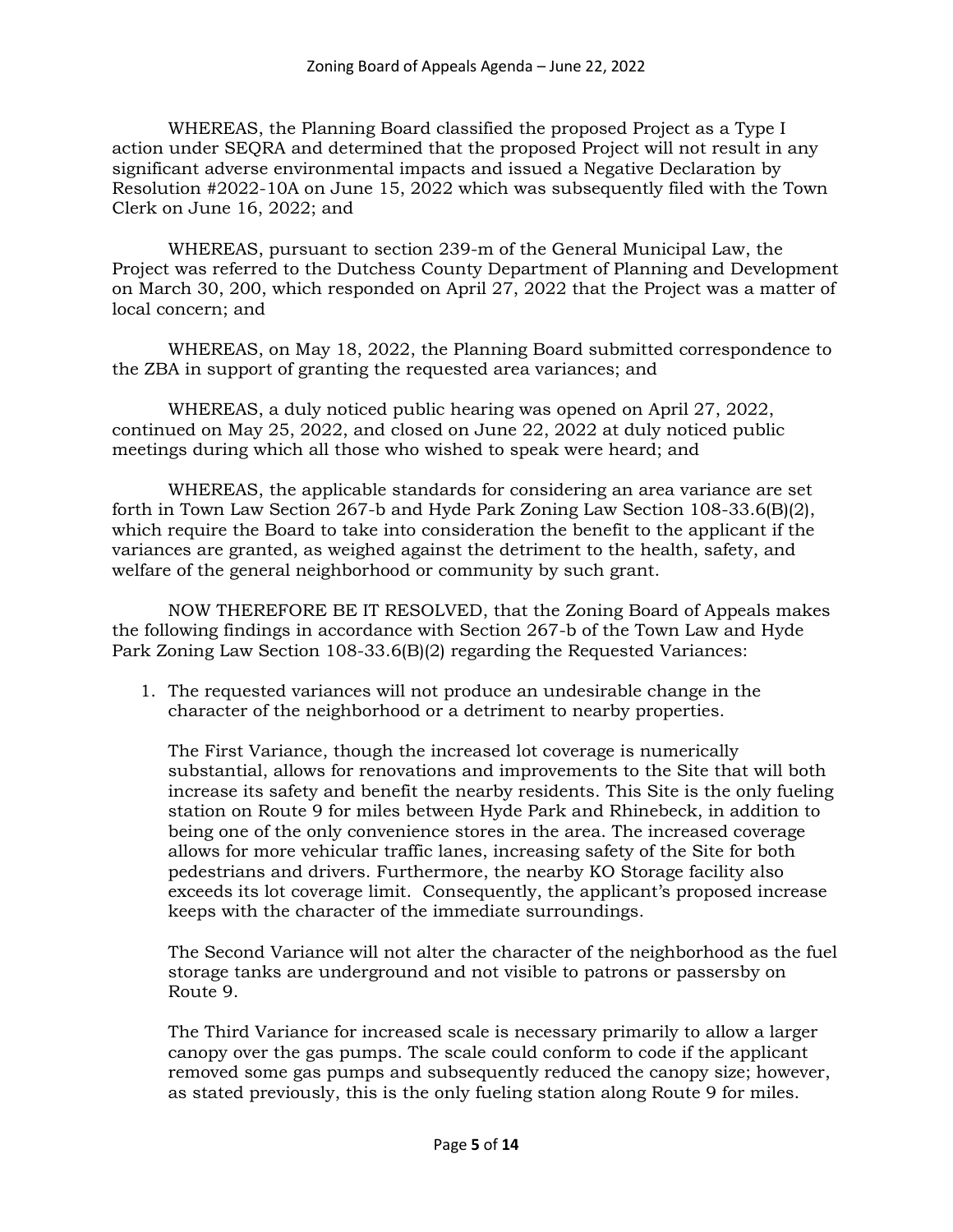Importantly, this increase in scale is for the gas canopy, which is elevated twenty feet above the Site and therefore will not cause significant impact when customers use the Site.

2. The benefits sought by the applicant cannot be achieved by some method, feasible for the applicant to pursue, other than the requested area variances.

The proposed variances will allow the applicant to develop a significantly larger portion of the parcel while constructing a new facility that can better accommodate customers. The Site design, with the wrap-around asphalt drive, will provide safe vehicular access for trucks and trailers, thereby increasing the general safety for all patrons. Additionally, relocating the underground fuel storage to the area near Route 9 will not encroach the front of the Site. The scale variance is only necessary due to the requirement of a canopy at the fueling station and occupies over 30% of the Project's total gross square footage. Relatedly, the canopy is mandatory to provide fire suppression over the fuel pumps, let alone protection for customers from the elements in inclement weather.

- 3. The Requested Variances are numerically substantial. The First Variance would increase the lot coverage to 81.1% where 70% is the maximum permitted, which is less than a 16% increase. The Second Variance that the applicant seeks is to reduce the front yard setback to 5 feet 7 inches where 20 feet is the minimum permitted. If granted, the Second Variance would result in a decrease of 14 feet 5 inches, which represents an over 70% decrease. It is noted that the front yard setback is required for the underground fuel storage that will not be visible. The Third Variance applicant seeks is to increase the scale to 9,071 square feet where 7,500 square feet is the maximum permitted. The additional 1,571 square feet represents an approximate 20% increase.
- 4. The Requested Variances will not have an adverse effect or impact on the physical or environmental conditions in the general neighborhood or district.

The First and Third Variances will have no discernible impact to the environment as the existing building on the Site is already large. Any impact of stormwater runoff from the increased lot coverage will be mitigated through stormwater treatment facilities around the Site.

The Second Variance, though numerically substantial, will in fact benefit the environment. The applicant seeks to move the underground fuel storage tanks further outside of the wetland stream corridor buffer to its east and south. After considering the related Site improvements and the addition of more gas pumps, this proposed location for the fuel storage is the best option.

5. The difficulties are self-created.

BE IT FURTHER RESOLVED, that the Zoning Board of Appeals hereby grants the Requested Variances subject to the following conditions: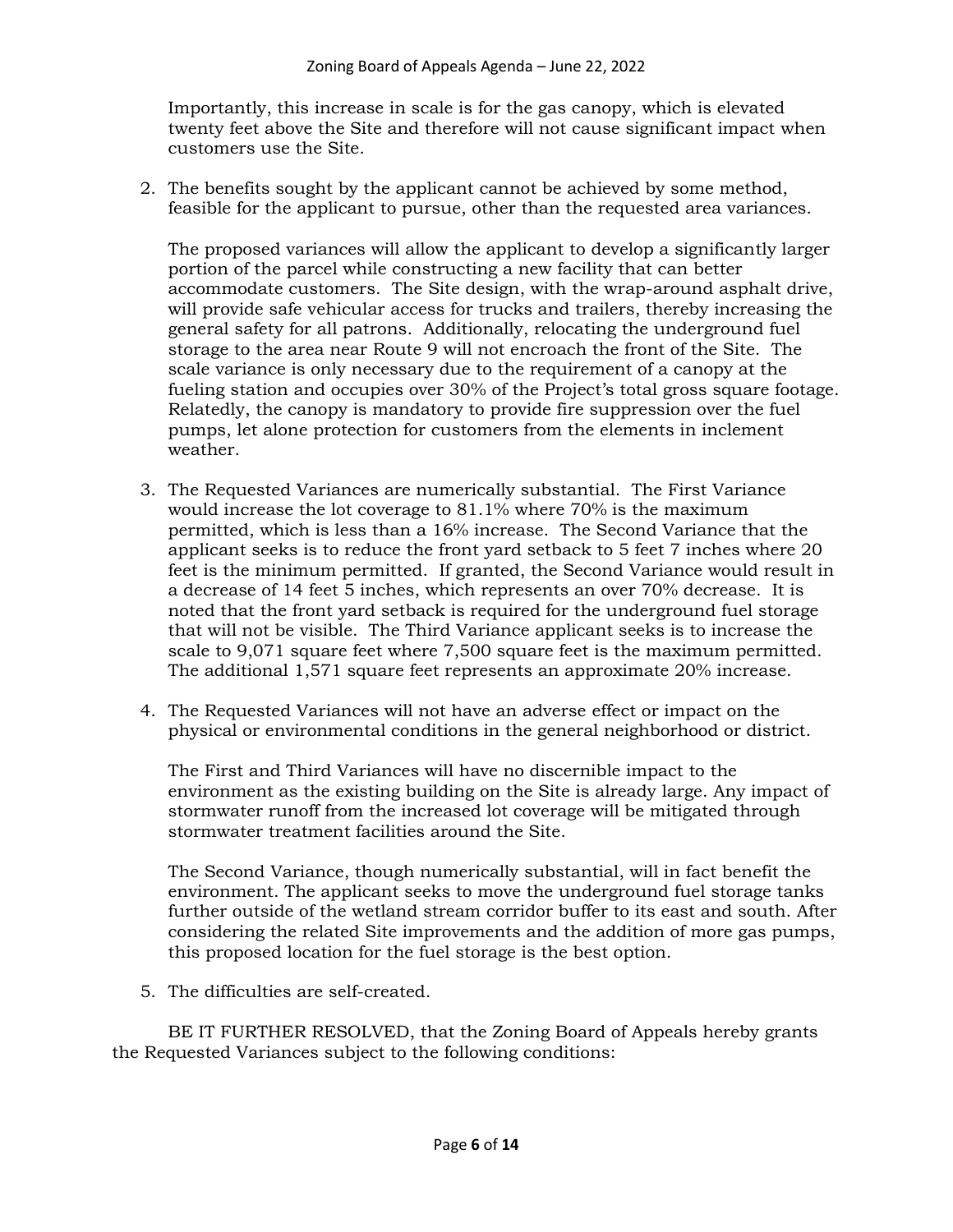- 1. Pursuant to Section  $108 33.5$  F (1), the authorized activity must commence within one year from the date of issuance, otherwise it is revoked.
- 2. Payment of all fees and escrow.

Adopted:

ROLL CALL VOTE BY SECRETARY

| James Agrawal   |  |
|-----------------|--|
| Gerald Bowen    |  |
| Paul Donnelly   |  |
| Richard Perkins |  |
| David McNary    |  |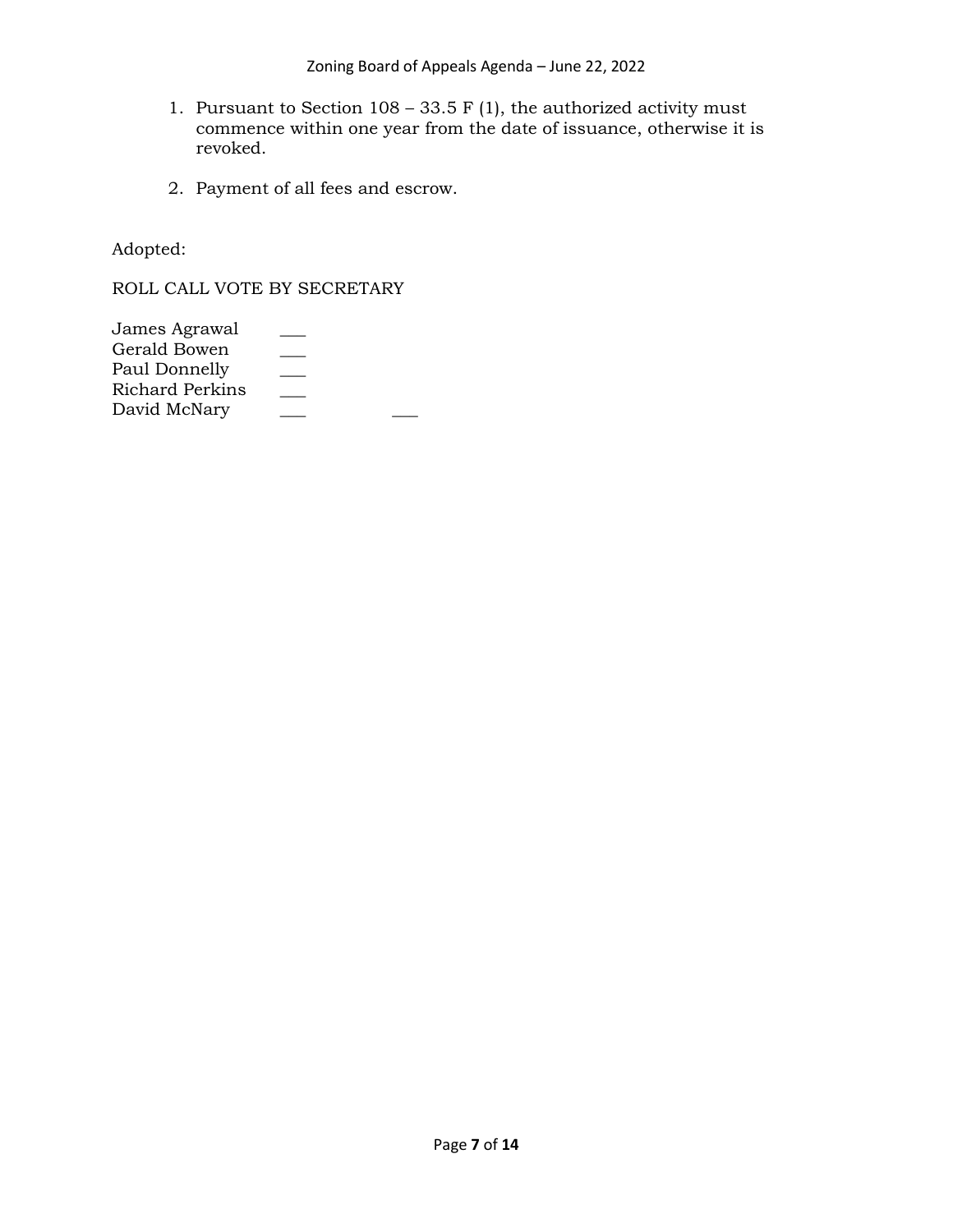#### Town of Hyde Park **ZONING BOARD OF APPEALS** 4383 Albany Post Road

Hyde Park NY 12538 (845) 229-5111, ext. 2

#### **RESOLUTION TO GRANT AREA VARIANCES**

Kochem – Animal Husbandry 26 Bella's Way

**Date: June 22, 2022 Motion: 23, 2022** 

| Iotion: |  |
|---------|--|
|         |  |

#### **Resolution #22-07Z Second: \_\_\_\_\_\_\_\_\_\_\_\_\_\_\_\_**

WHEREAS, the applicants/owners, John & Kelly Kochem, have submitted an application for area variances to allow animal husbandry for chickens and a rooster closer to neighboring residences and wells (the "Project") at property located at 26 Bella's Way, Poughkeepsie, NY 12601 identified as tax parcel no. 6164-02-901912, in the Greenbelt Zoning District (the "Site"); and

WHEREAS, the Project is depicted on drawings prepared by Mr. Kochem dated May 5, 2022 (the "Plan"), and measurements determined using Dutchess County Parcel Access (the "Aerial Measurements"); and

WHEREAS, in a memo dated May 12, 2022, Zoning Administrator Kathleen Moss determined that the coop (chicken's house) is considered "storage" for manure based on the fact that the manure, regardless of its small quantity, remains on the property for at least seven days before being removed off-site; and

WHEREAS, the applicant seeks the first area variance ("First Variance") from Zoning Law Section 108-4.3 B(5)(b) to change the distance of the chicken and rooster pen to four residences, from minimum of 350 feet (or 250' without rooster) to 220 feet from 40 Bella's Way (tax grid no. 6164-02-906943); 152 feet from 36 Bella's Way (tax grid no. 6164-02-904927); 135 feet from 20 Bella's Way (tax grid no. 6164-02- 901898); and 245 feet from 16 Bella's Way (tax grid no. 6164-02-907878); and

WHEREAS, the applicant seeks a second area variance ("Second Variance") from Zoning Law Section 108-4.3 B(5)(d) to change the distance of unenclosed chicken manure storage (the coop) to two wells, from minimum of 200 feet to 160 feet to the applicant's own well, and 170 feet to 20 Bella's Way (tax grid no. 6164-02-901898); and

WHEREAS, the applicant seeks a third area variance ("Third Variance") from Zoning Law Section 108-4.3 B(5)(d) to change the distance of unenclosed chicken manure storage (the coop) to three residences, from minimum of 250 feet to 241 feet from 40 Bella's Way (tax grid no. 6164-02-906943); 201 feet from 36 Bella's Way (tax grid no. 6164-02-904927); 209 feet from 20 Bella's Way (tax grid no. 6164-02- 901898); and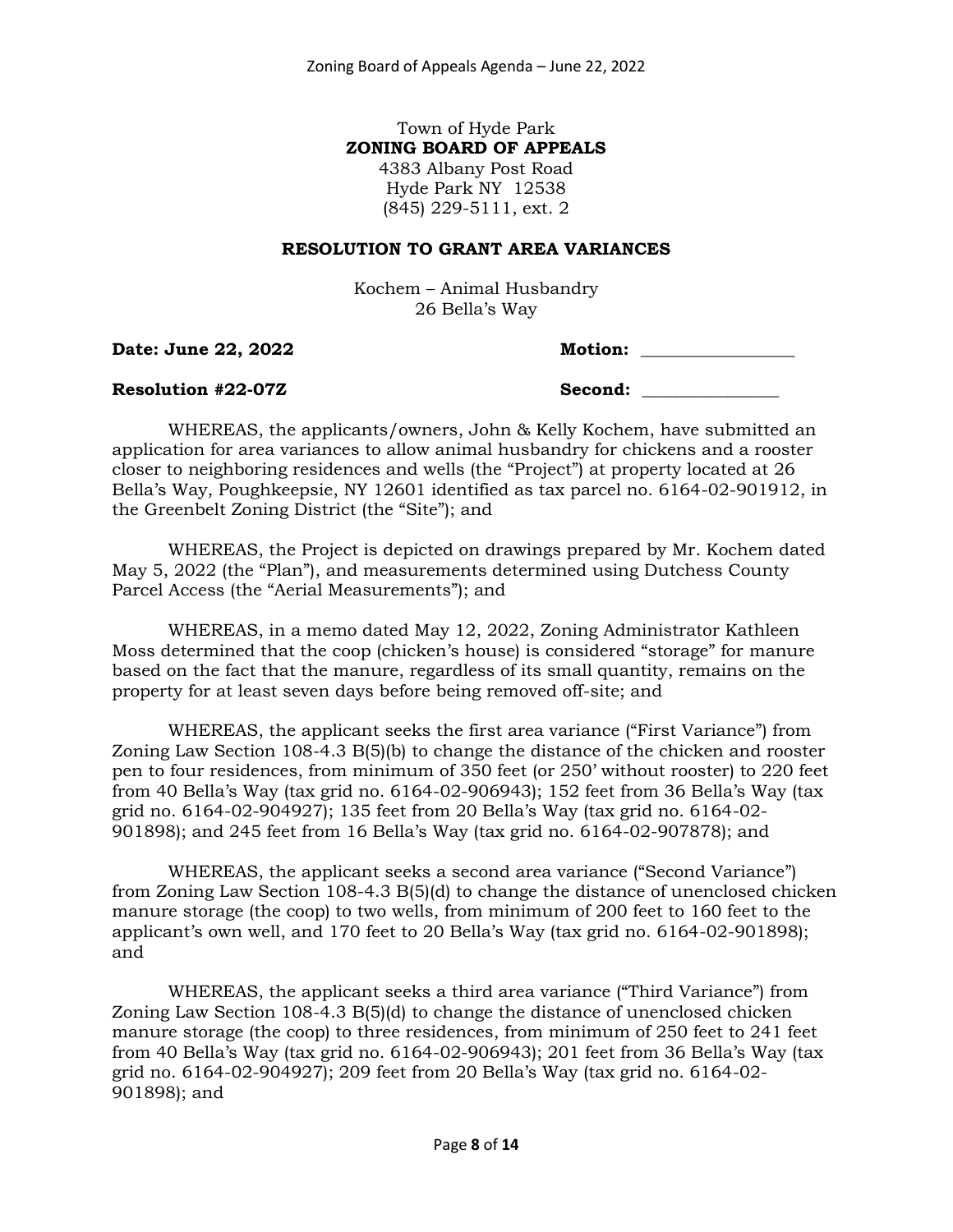WHEREAS, pursuant to 6 NYCRR 617.5(c)(17), the granting of an area variance for a single-family, two-family or three-family residence is a Type II action under the State Environmental Quality Review Act and is not subject to review under the Act; and

WHEREAS, a duly noticed public hearing was held on April 27, May 25, and June 22, 2022 during duly noticed meetings during which all those who wished to speak were heard; and

WHEREAS, the applicable standards for considering an area variance are set forth in Town Law Section 267-b and Hyde Park Zoning Law Section 108-33.6(B)(2), which require the Board to take into consideration the benefit to the applicant if the variance is granted, as weighed against the detriment to the health, safety, and welfare of the general neighborhood or community by such grant.

NOW THEREFORE BE IT RESOLVED, that the Zoning Board of Appeals makes the following findings in accordance with Section 267-b of the Town Law and Hyde Park Zoning Law Section 108-33.6(B)(2) regarding the Requested Variance:

1. The Requested Variances will not produce an undesirable change in the character of the neighborhood or a detriment to nearby properties.

The applicant initially applied for animal husbandry of chickens and a rooster. The chickens are contained in a 4,000+ square foot pen in the woods behind the applicant's house, and the chickens are relatively quiet. This noise is further mitigated by the forest cover. Furthermore, chickens eat bugs and ticks, which will benefit the neighborhood.

The rooster, however, can be a detriment to the peace of the neighborhood as it crows frequently and loudly throughout the day. Removing the rooster will not only reduce the severity of the First Variance, changing the required dimension from 350 feet to 250 feet, but will also reduce the level of noise. Husbandry of the rooster may violate Town Law Chapter 75-4 M, which specifies that loud birds which disturb the peace are an "unreasonable noise" and are subject to fines.

2. The benefit sought by the applicant cannot be achieved by some method, feasible for the applicant to pursue, other than these area variances.

The Kochem Family homeschools their children and uses animal husbandry of chickens as part of the curriculum. If the applicant wishes to conduct animal husbandry on their own property, they must seek variances as neighboring houses are too close to any available grazing or housing area.

The Zoning Board of Appeals is required to grant the minimum variance necessary. Removal of the rooster greatly decreases the variances. As stated above, this lessens the minimum required setback from 350 feet to 250 feet. Furthermore, the applicant has stated they do not need the rooster to conduct animal husbandry of chickens. The benefit as stated by the applicant is to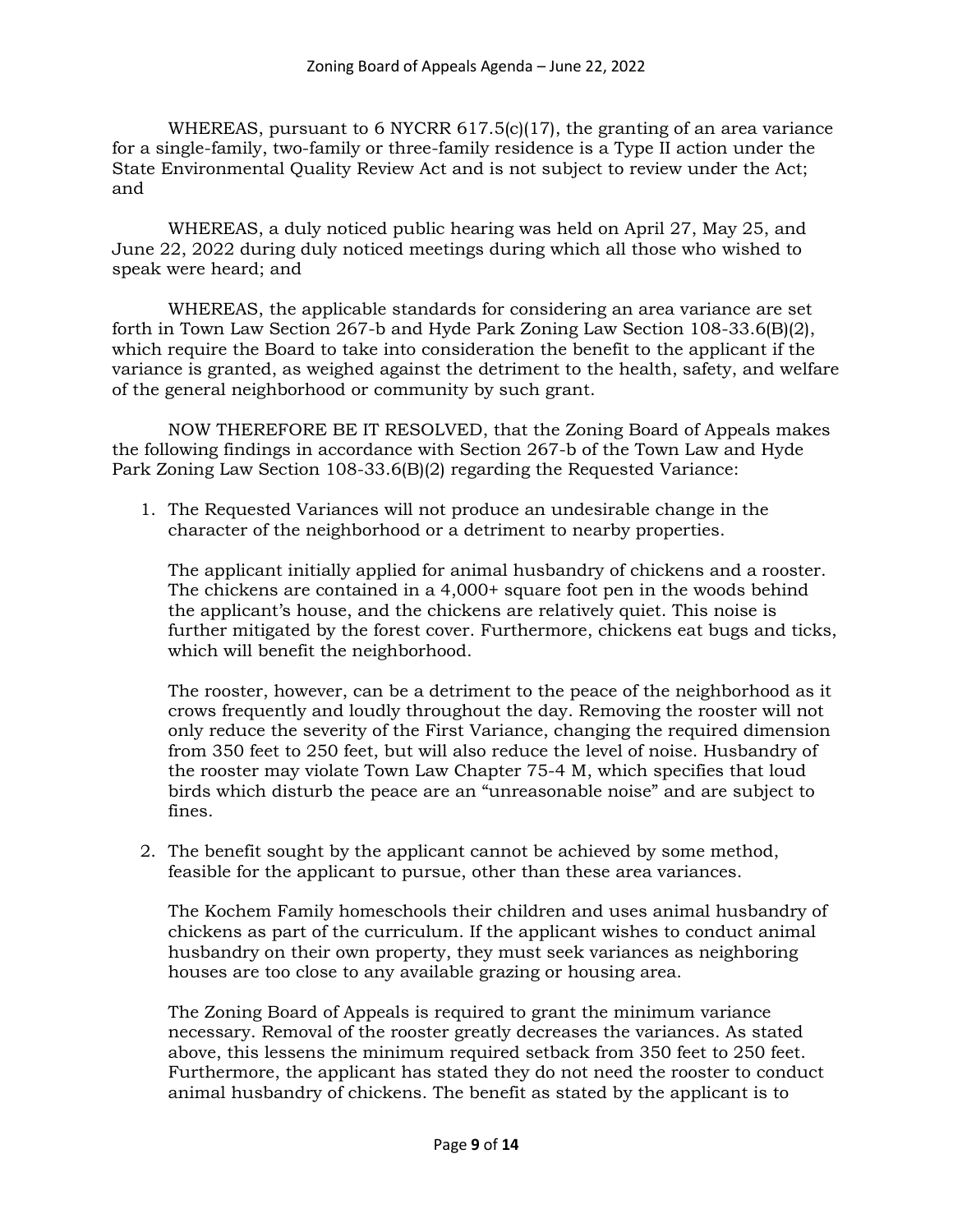gather eggs from chickens and teach responsibility to their children. The applicant has also stated they do not want to fertilize eggs to increase their number of chickens. The applicant has further stated they maintain the rooster only for crowd control and protection from predators. As the chickens are housed safely in a pen and do not need the rooster to produce eggs, there is no need for the rooster. The First Variance will be greatly decreased by removal of the rooster, the neighborhood will not be affected by loud rooster crows, and the applicant will still receive the intended benefit.

3. The First Variance is numerically substantial; but the Second and Third Variances are not.

The First Variance will be made less substantial by conditioning its approval on the removal of the rooster. Animal husbandry with roosters may be conducted no closer than 350 feet to nearby residences; however, animal husbandry with only chickens may be conducted 250 feet to nearby residences – a difference of 100 feet. The removal of the rooster will greatly decrease the area variance as well as the noise levels.

4. The requested variances will not have an adverse effect or impact on the physical or environmental conditions in the general neighborhood or district.

Regarding the Second Variance, there is no discernable concern for pollution of the wells or aquifer. Dutchess County Agricultural Environmental Management Program Team (AEM) created a summary report of the property, which reflected there is no concern for the environment. Storage of chicken manure will be contained to the coop (chicken's house), which has a solid floor and is elevated above ground. The applicant cleans the coop weekly and takes the manure offsite. While the manure storage (coop) requires variances, the pen at large adheres to Section 108-4.3 B(5)(a). This section specifies animals may not be housed, fed, or grazed within 50 feet of a well. The pen, and any potential manure throughout it, is well outside this radius. The applicant does not spread manure throughout the pen or anywhere else on the property.

Regarding the Third Variance, there is little possibility of chicken odors carrying to the nearby residences. In the same aforementioned summary report, AEM noted upon visiting the site, the chickens are cared for well and there was no odor coming from the chickens.

5. The difficulties are self-created. Without approvals, the applicant purchased chickens and a rooster and has participated in animal husbandry for several years. They sought these area variances to remedy a *Notice of Violation and Order to Remedy* from the Zoning Administrator.

BE IT FURTHER RESOLVED, that the Zoning Board of Appeals hereby grants the Requested Variance subject to the following condition(s):

1. Removal of rooster from 26 Bella's Way.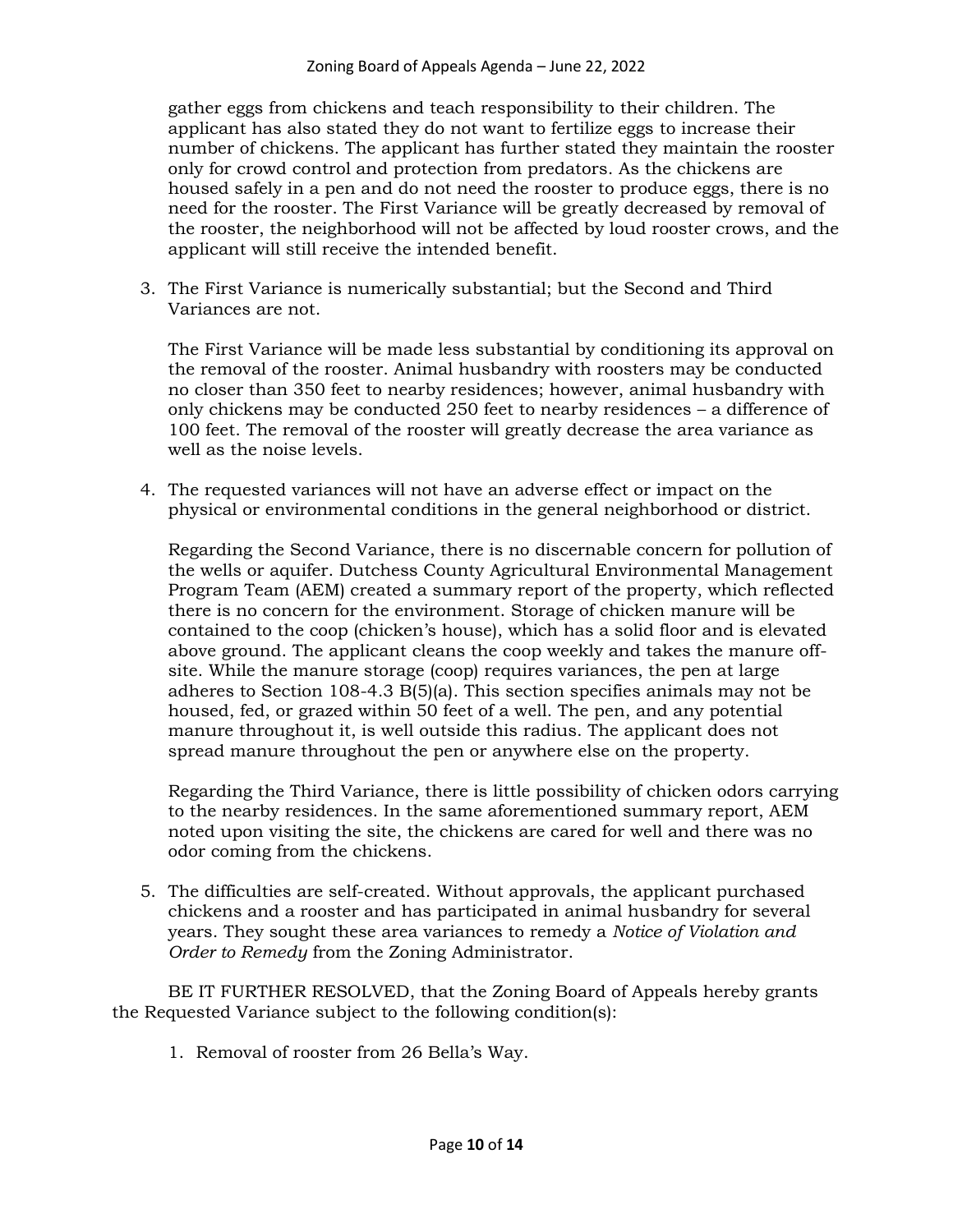- 2. The granted variances are specific to 13 chickens only; any change in animal type or addition of animals will result in revocation of the variances.
- 3. Payment of all fees and escrow.
- 4. Pursuant to Section  $108 33.5$  F (1), the authorized activity must commence within one year from the date of issuance, otherwise this variance is revoked.

Adopted:

ROLL CALL VOTE BY SECRETARY

| James Agrawal   |  |
|-----------------|--|
| Gerald Bowen    |  |
| Paul Donnelly   |  |
| Richard Perkins |  |
| David McNary    |  |
|                 |  |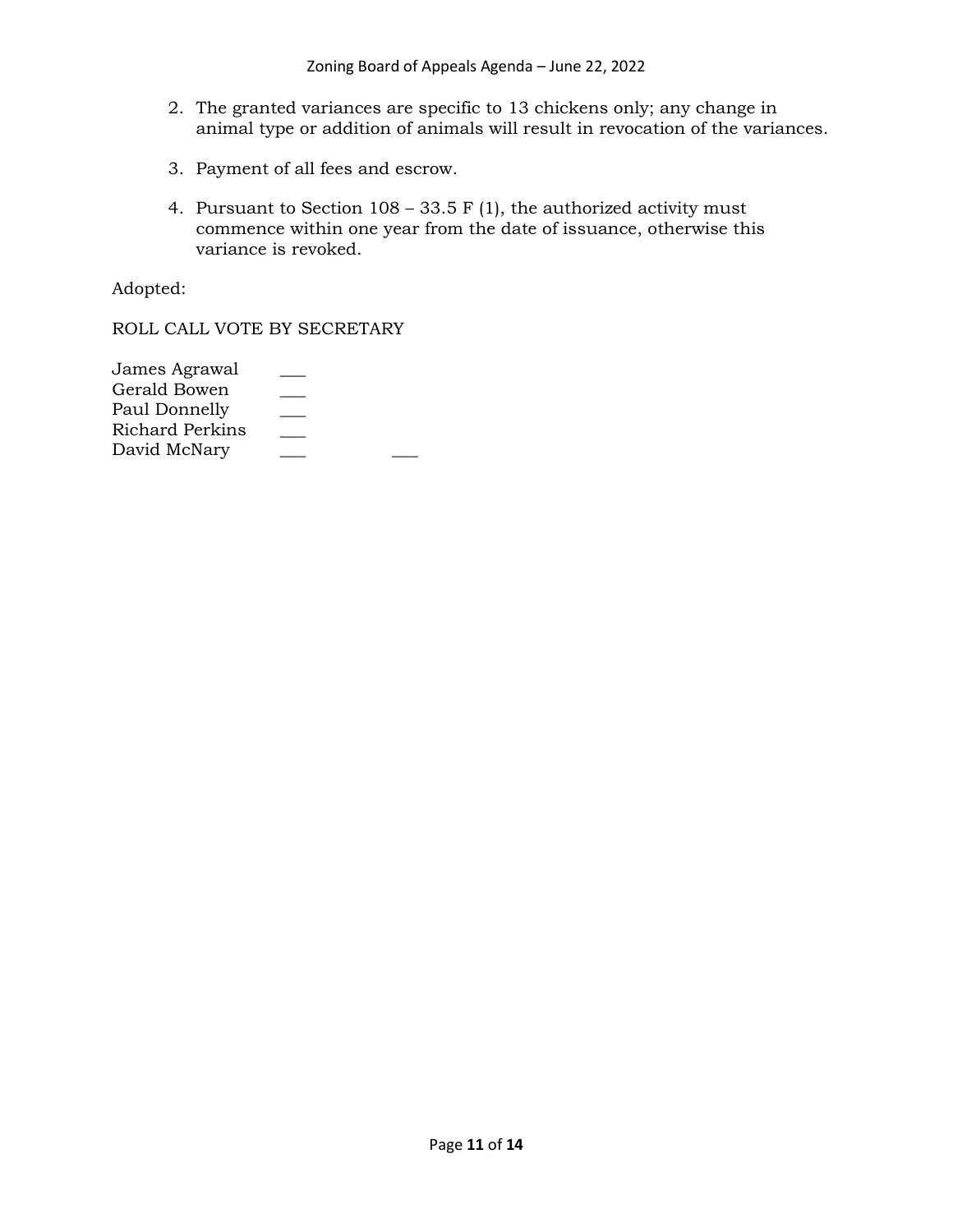Zoning Board of Appeals Agenda – June 22, 2022

Town of Hyde Park **ZONING BOARD OF APPEALS** 4383 Albany Post Road Hyde Park NY 12538 (845) 229-5111, ext. 2

#### **RESOLUTION TO GRANT AN AREA VARIANCE**

#### **Andrew Winstel**

9 Schryver Lane

**Date:** 6/22/2022 **M** 

| Iotion: |  |  |
|---------|--|--|
|         |  |  |

Resolution #22-09Z Second:

WHEREAS, the applicant Day Stokosa Engineering, on behalf of owner Andrew Winstel, has submitted an application for an area variance for front yard setback relief to complete the construction of a 24 foot by 24 foot garage (the "Project") at property located at 9 Schryver Lane, Hyde Park, NY 12538 identified as tax parcel no. 6165-05- 580660 in the Neighborhood Zoning District (the "Site"); and

WHEREAS, the Project is depicted on a plan entitled "Lands of Winstel" prepared by Day Stokosa Engineering P.C. dated April 10, 2022 (the "Plan"); and

WHEREAS, the applicant seeks an area variance from Zoning Law Section 108- 5.15 to permit a front yard setback of 23 feet where 50 feet is required (the "Requested Variance"); and

WHEREAS, pursuant to 6 NYCRR 617.5(c)(17), the granting of an area variance for a single-family, two-family or three-family residence is a Type II action under the State Environmental Quality Review Act and is not subject to review under the Act; and

WHEREAS, a duly noticed public hearing was held on May 25, 2022 and June 22, 2022 during duly noticed meetings during which all those who wished to speak were heard; and

WHEREAS, the applicable standards for considering an area variance are set forth in Town Law Section 267-b and Hyde Park Zoning Law Section 108-33.6(B)(2), which require the Board to take into consideration the benefit to the applicant if the variance is granted, as weighed against the detriment to the health, safety, and welfare of the general neighborhood or community by such grant.

NOW THEREFORE BE IT RESOLVED, that the Zoning Board of Appeals makes the following findings in accordance with Section 267-b of the Town Law and Hyde Park Zoning Law Section 108-33.6(B)(2) regarding the Requested Variance:

1. The Requested Variance will not produce an undesirable change in the character of the neighborhood or be a detriment to nearby properties.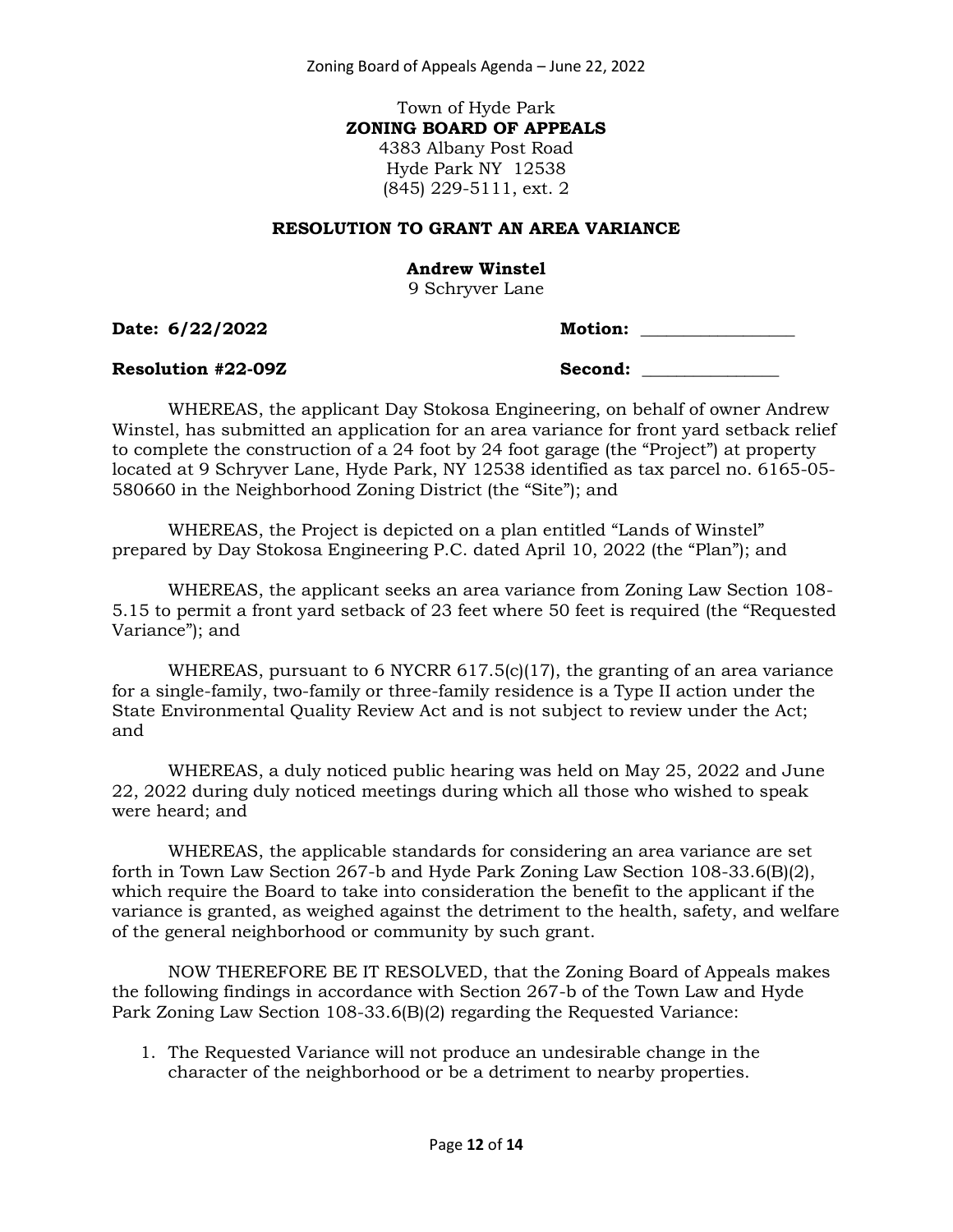The addition of the garage will match the existing architecture of the dwelling as well as maintain the character of the neighborhood. Many homes in the neighborhood have garages, and many of them are already built within the setback. This neighborhood was built before current zoning standards took effect. This house in particular was built in 1956.

2. The benefit sought by the applicant cannot be achieved by some method, feasible for the applicant to pursue, other than an area variance.

The proposed location is the only viable place for the garage. Additionally, the house was built before current standards and is already within the setback. Nearly any location on the lot would require a setback variance – except for the eastern side of the lot. This side, however, is blocked by a large rock outcropping. Constructing the garage here would require extensive blasting. This is both expensive for the applicant and disruptive to the neighborhood, therefore not a viable option.

- 3. The Requested Variance is numerically substantial. The requested variance represents a 54% change in the existing front yard setback standards; changing from 50 feet to 23 feet.
- 4. The Requested Variance will not have an adverse effect or impact on the physical or environmental conditions in the general neighborhood or district.

Decreasing the yard setback requirement will not have any impacts on the natural environment. There are no nearby bodies of water, and the rock outcropping makes the lot quite impervious. The addition of the garage will not impact the visual environment either. The lot is at the end of a cul-de-sac and the large rock outcropping will hide the garage from view while passersby drive toward the site.

5. The difficulties are self-created.

BE IT FURTHER RESOLVED, that the Zoning Board of Appeals hereby grants the Requested Variance subject to the following condition(s):

- 1. Payment of all fees and escrow.
- 2. Pursuant to Section  $108 33.5$  F (1), the authorized activity must commence within one year from the date of issuance, otherwise this variance is revoked.

Adopted:

ROLL CALL VOTE BY SECRETARY

| James Agrawal   |  |
|-----------------|--|
| Gerald Bowen    |  |
| Paul Donnelly   |  |
| Richard Perkins |  |
| David McNary    |  |